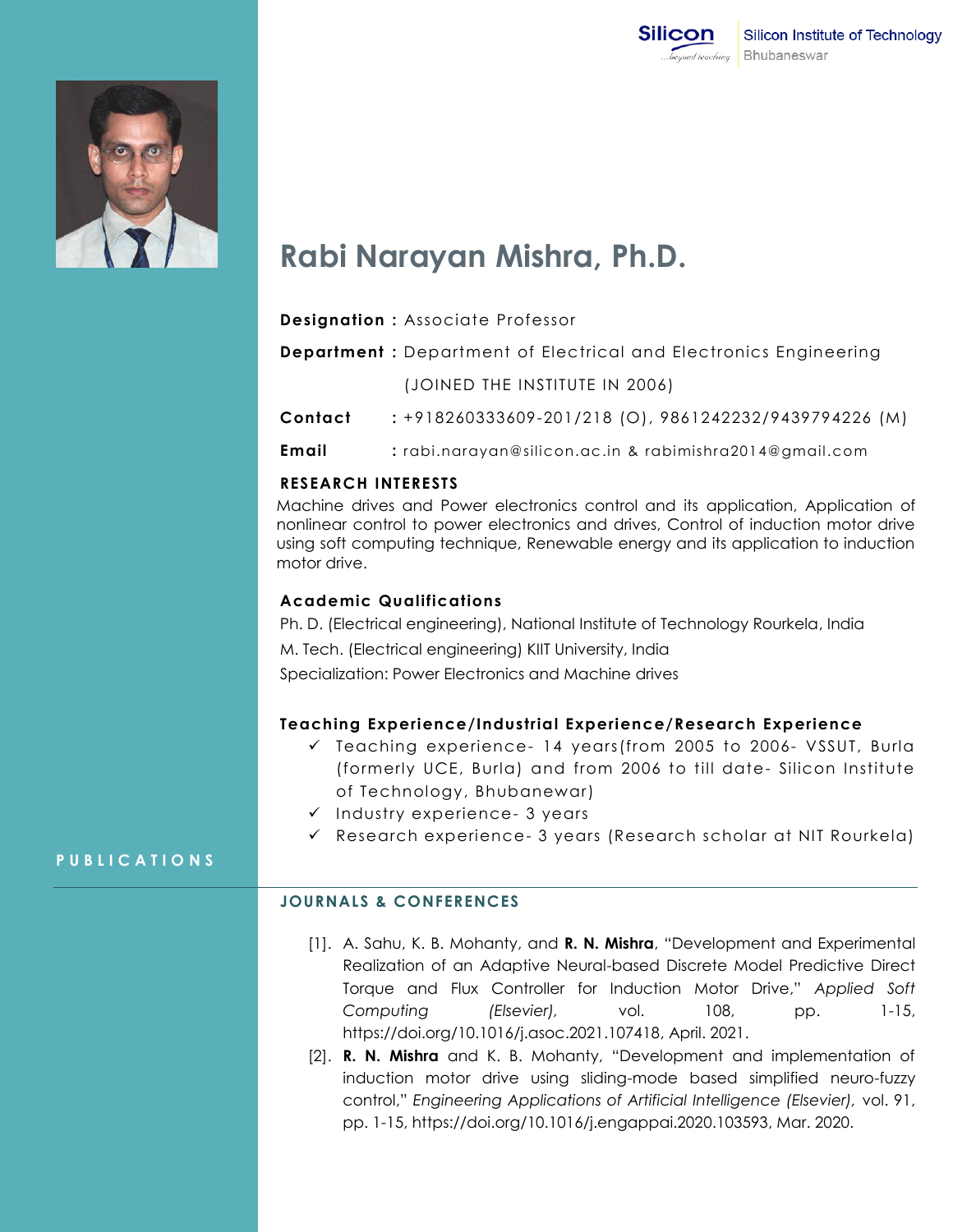- [3]. **R. N. Mishra** and K. B. Mohanty, "Design and realization of an auto-tuned modified neuro-fuzzy sliding-mode-based IM drive deploying feedback linearization," *European Power Electronics and Drives (Taylor & Francis),* vol. 28, no. 1, pp. 28-42, Jan. 2018.
- [4]. **R. N. Mishra** and K. B. Mohanty, "Design and implementation of a feedback linearization controlled IM drive via simplified neuro-fuzzy approach," *IETE Journal of Research (Taylor & Francis),* vol. 64, no. 2, pp. 209-230, July 2017.
- [5]. **R. N. Mishra** and K. B. Mohanty, "Development of a hybrid fuel cell system operated simplified neuro-fuzzy sliding-mode control based IM drive deploying linearization approach: An effort to enhance the performance," Journal of Renewable and Sustainable Energy (American Institute of Physics), vol. 9, no. 6, Dec. 2017, DOI: 10.1063/1.4989796.
- [6]. **R. N. Mishra** and K. B. Mohanty, "Implementation of feedback linearization modelled induction motor drive through an adaptive simplified neuro-fuzzy approach," *Sadhana (Springer)*, vol. 42, no. 12, pp. 2113-2135, Dec. 2017.
- [7]. **R. N. Mishra** and K. B. Mohanty, "Real time implementation of an ANFIS-based induction motor drive via feedback linearization for performance enhancement," *Engineering Science and Technology, an International Journal (Elsevier),* vol. 19, no. 4, pp. 1714-1730, Dec. 2016.
- [8]. **R. N. Mishra,** A. Sahu, K. B. Mohanty, and I. Pahi, "TLO-based Neural Discrete Predictive Approach for DTFC Induction Motor Drive," in *Proc*. *19th OITS International Conference on Information Technology (OCIT 2021)*, Silicon Institute of Technology, Bhubaneswar, India, Dec. 2021, [10.1109/OCIT53463.2021.00091.](https://doi.org/10.1109/OCIT53463.2021.00091)
- [9]. A. Sahu, K. B. Mohanty, and **R. N. Mishra,** " Neural Network Model-based Direct Torque and Flux Predictor for Induction Motor Drive," in *Proc*. *47th Annual Conference of the IEEE Industrial Electronics Society (IECON 2021)*, Toronto, Canada, Oct. 2021, DOI : 10.1109/ICNTE51185.2021.9487785.
- [10]. K. B. Mohanty, A. Sahu, and **R. N. Mishra,** "Development of MPC-ACO based Direct Torque Controller for Induction Motor Drive," in *Proc. IEEE & IAS 4th Biennial Internal Conference on Nascent Technologies in Engineering (ICNTE)*, Fr. C. Rodrigues Institute of Technology, Navi Mumbai, India, Jan. 2021, [10.1109/ICNTE51185.2021.9487785.](https://doi.org/10.1109/ICNTE51185.2021.9487785)
- [11]. A. Sahu, K. B. Mohanty, and **R. N. Mishra,** "Design of MPC-PSO based Torque Regulator for DTC-SVM Induction Motor Drive," in *Proc*. *IEEE 1st International Conference On Power Electronics and Energy (ICPEE)*, KIIT University, Bhubaneswar, India, Jan. 2021, [10.1109/ICPEE50452.2021.9358559.](https://doi.org/10.1109/ICPEE50452.2021.9358559)
- [12]. A. Sahu, K. B. Mohanty, and **R. N. Mishra,** "Adaptive fuzzzy sliding mode based torque and speed compensator for DTC IM drive," in *Proc. 29th IEEE International Symposium on Industrial Electronics (ISIE)*, Delft University, Netherlands, June 2020, pp. 245-250.
- [13]. K. B. Mohanty and **R. N. Mishra**, "Robust modified structured NFC integrating with GA for linearized induction motor drive," in *Proc. 15th IEEE International Workshop on Advanced Motion Control (AMC),* Tokyo, Japan, Mar. 2018, pp. 193-197.
- [14]. **R. N. Mishra**, K. B. Mohanty, K. Thakre, and P. R. Sahu, "Design of a simplified neuro-fuzzy-GA-based IM drive deploying linearization approach," in *Proc.*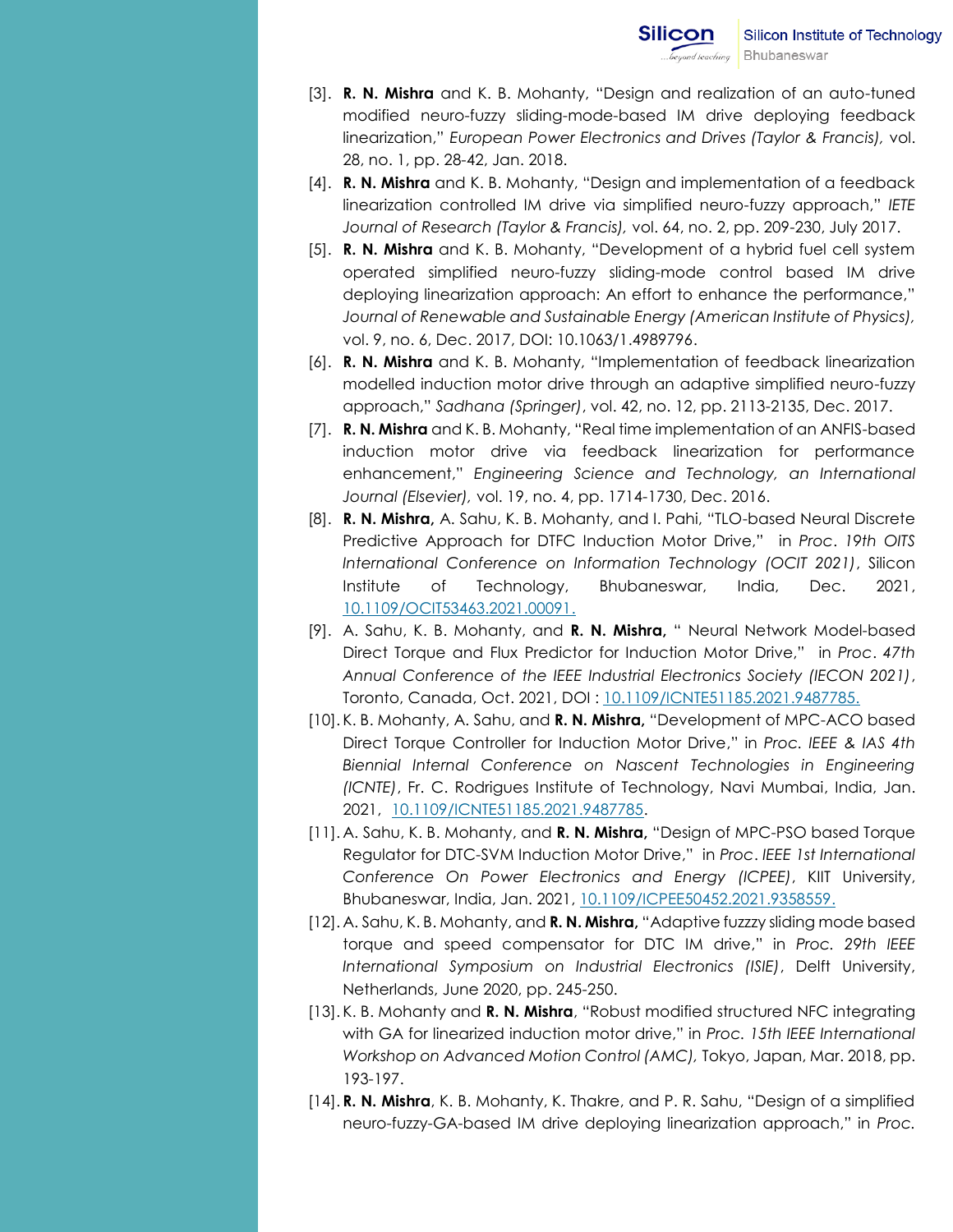*14th Annual IEEE India Conf. (INDICON),* IIT, Roorkee, Dec. 15-17, 2017, pp. 1- 6.

- [15]. K. Thakre, K. B. Mohanty, [V. S](http://ieeexplore.ieee.org/search/searchresult.jsp?searchWithin=%22Authors%22:.QT.Vinayasagar%20Kommukuri.QT.&newsearch=true)agar, and **R. N. Mishra**, "Symmetrical and asymmetrical multilevel inverter using less number of switches," in *Proc. IEEE Region 10 Conf. (TENCON),* Malaysia*,* 2017, pp. 1032 - 1036.
- [16]. A. K Nayak, K. B. Mohanty, K. Thakre, [V. Kommukuri,](http://ieeexplore.ieee.org/search/searchresult.jsp?searchWithin=%22Authors%22:.QT.Vinayasagar%20Kommukuri.QT.&newsearch=true) and **R. N. Mishra**, "Probabilistic Estimation of Capacity Value of Photovoltaic System," in *Proc. 6th Int. Conf. on Computer Applications in Electrical Engineering-Recent Advances (CERA)*, IIT, Roorkee*,* 2017, pp. 123 - 127.
- [17].K. Thakre, K. B. Mohanty, A. K. Nayak, and **R. N. Mishra**, "Design and implementation of symmetric and asymmetric structure for multilevel inverter," in *Proc. National Power Electronics Conference (NPEC)*, Pune*,* 2017, pp. 31-36.
- [18]. **R. N. Mishra**, K. B. Mohanty, K. Thakre, and A. K. Nayak, "Modelling and design of a modified neuro-fuzzy control-based IM drive via feedback linearization," in *Proc. 7th Power India Int. Conf. (PIICON),* Bikaner, 2016, pp. 1-6.
- [19]. **R. N. Mishra**, K. B. Mohanty, P. Ray, and D. P. Mishra, "A reduced MF-based self-tuned robust neuro-fuzzy control of a decoupling linearized IM Drive," in *Proc. [Int. Conf. on Next Generation Intelligent Systems](http://ieeexplore.ieee.org/xpl/mostRecentIssue.jsp?punumber=7836065) (ICNGIS)*, Kerala, 2016, pp. 1-6.
- [20].K. Thakre, K. B. Mohanty, A. K. Nayak, and **R. N. Mishra**, "[Hybrid topology for](http://ieeexplore.ieee.org/document/8077163/)  [multilevel inverter with reduced circuit switches using carrier based PWM](http://ieeexplore.ieee.org/document/8077163/)  [scheme](http://ieeexplore.ieee.org/document/8077163/)," in *Proc. 7th Power India Int. Conf. (PIICON),* Bikaner, 2016, pp. 1-5.
- [21]. **R. N. Mishra** and K. B. Mohanty, "Performance enhancement of a linearized induction motor drive using ANFIS based torque controller," in *Proc. 12th Annual IEEE India Conf. (INDICON),* New Delhi, 2015, pp. 1-6.
- [22].K. B. Mohanty and **R. N. Mishra**, "Power quality improvement through harmonics mitigation using shunt hybrid power filter," in *Proc. 9th Int. Conf. on [Industrial and Information Systems \(ICIIS\)](http://ieeexplore.ieee.org/xpl/mostRecentIssue.jsp?punumber=7020227)*, Gwalior, India, 2014, pp. 1-6.
- [23]. **R. N Mishra,** B. K. Nayak, and N. Guru, "Comparison of performance analysis of induction motor with v/f speed control with look up table Vboost and constant slip speed control technique, " in *Proc. National Conf. on Advances in Electrical Power and Energy Systems (NCEPES),* SOA University, Bhubaneswar, 2010.
- [24].D. Mohanty, **R. N Mishra**, and P. K. Rout, "Design of TCSC Controller for SMIB using Bacteria foraging," in *Proc. National Conf. on Advances in Computational Intelligence, Applications in Power, Control, Signal Processing and Telecommunications (NCACI)*, Silicon Institute of Technology, Bhubaneswar, 2009.

## **BOOK/BOOK CHAPTER**

- 1. **R. N. Mishra**, K. B. Mohanty, A. Sahu, and P. S. Behera, "Hybrid sliding-mode based simplified NFC for fuel cell-powered linearized IM drive," *International Conference on [Advances in Electrical Control and Signal Systems \(AECSS\)](http://ieeexplore.ieee.org/xpl/mostRecentIssue.jsp?punumber=7020227)*, *Springer*, Bhubaneswar, India, vol. 665, chapter 27, pp. 373-386, Nov. 2019.
- 2. A. Sahu, K. B. Mohanty, and **R. N. Mishra,** "Improved sector based DTC-SVM for induction motor drive using hybrid Fuzzy-PI," *International Conference on*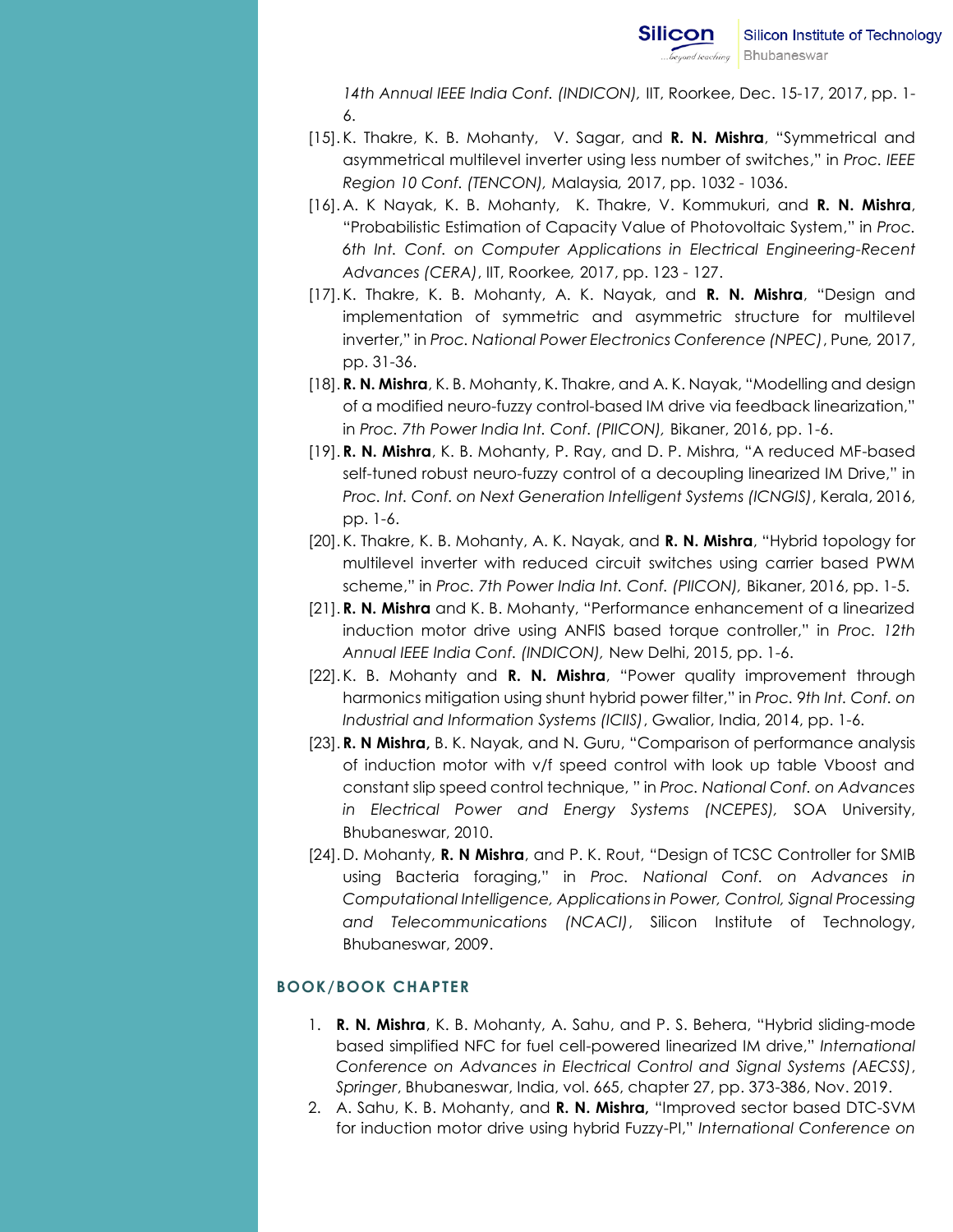

*[Advances in Electrical Control and Signal Systems \(AECSS\)](http://ieeexplore.ieee.org/xpl/mostRecentIssue.jsp?punumber=7020227)*, *Springer*, Bhubaneswar, India, vol. 665, chapter 30, pp. 415-428, Nov. 2019.

- 3. **R. N. Mishra** and K. B. Mohanty, "Design and implementation of a feedback linearization controlled IM drive via simplified neuro-fuzzy approach," The Institute of Electronics and Telecommunication Engineers **(Taylor & Francis Group)**, pp. 209-230 **(ISSN 0377-2063).**
- 4. **R. N. Mishra** and N. K. Guru, Electric Drives, EM Publication, 2013 **(ISBN: 81- 7406-013-08)**.
- 5. **R. N. Mishra** and S. K. Sahu, Electrical Machines II, EM Publication, 2012 **(ISBN: 81-7406-011-1)**.

#### **A N Y O T H E R**

#### **CONFERENCES/SEMINARS/WORKSHOPS/STTP ATTENDED**

- 1. 16 no. of webinar/FDP/STTP (virtual mode) attended from July 2020 to June 2021.
- 2. STTP on Management Issues of Laboratory and Workshop Class, Nov. 4-8, 2019.
- 3. One day workshop on MATLAB, SIT, Bhubaneswar, Aug. 30, 2019.
- 4. FDP (Language Training and Workshop) on Effective Writing Skills, SIT, Bhubaneswar, April 26-27, 2019.
- 5. One day workshop on Safe Working Practices on Substation Equipment, SIT and SPARK (Power Engineers' group), April 13, 2019.
- 6. FDP on Communication and Life Skills for professionals, Silicon Institute of Technology, Bhubaneswar, Jan 5, 2019.
- 7. 7th Power India Int. Conf. (PIICON), Bikaner, India, Nov. 25-27, 2016.
- 8. 12th Annual IEEE India Conf. (INDICON), Jamia Mallia Islamia Unversity, New Delhi, Dec. 17-20, 2015
- 9. 9th Int. Conf. on [Industrial and Information Systems \(ICIIS\),](http://ieeexplore.ieee.org/xpl/mostRecentIssue.jsp?punumber=7020227) IIIT, Gwalior, India, Dec. 15-17, 2014.
- 10. National Conf. on Advances in Electrical Power and Energy Systems (NCEPES), SOA University, Bhubaneswar, Oct. 1-2, 2010.
- 11. National Conf. on Advances in Computational Intelligence, Applications in Power, Control, Signal Processing and Telecommunications (NCACI), Silicon Institute of Technology, Bhubaneswar, Mar. 20-22, 2009.
- 12. National Seminar on Recent Trends in Renewable Energy Systems (RTRES), TAT, Bhubaneswar, Nov. 9-10, 2013.
- 13. National Seminar on Recent Trends in Contemporary Communucations (RTCC), SIT, Bhubaneswar, Mar. 3-14, 2010.
- 14. National Workshop on Emerging Technologies in Electrical Power Engineering (NWET), Silicon Institute of Technology, Bhubaneswar, Odisha, India, Feb. 8-10, 2018.
- 15. Author Workshop by Elsevier, NIT, Rourkela, Aug. 23, 2017.
- 16. ISTE Workshop on Signals and Systems, IIT, Kharagpur, India, Jan. 2-12, 2014.
- 17. 7th National Workshop on Emerging Technologies in Electrical Power Engineering (NWET): With focus on Recent trends in modern power system protection, Silicon Institute of Technology, Bhubaneswar, Odisha, India, Feb. 27-Mar. 1, 2014.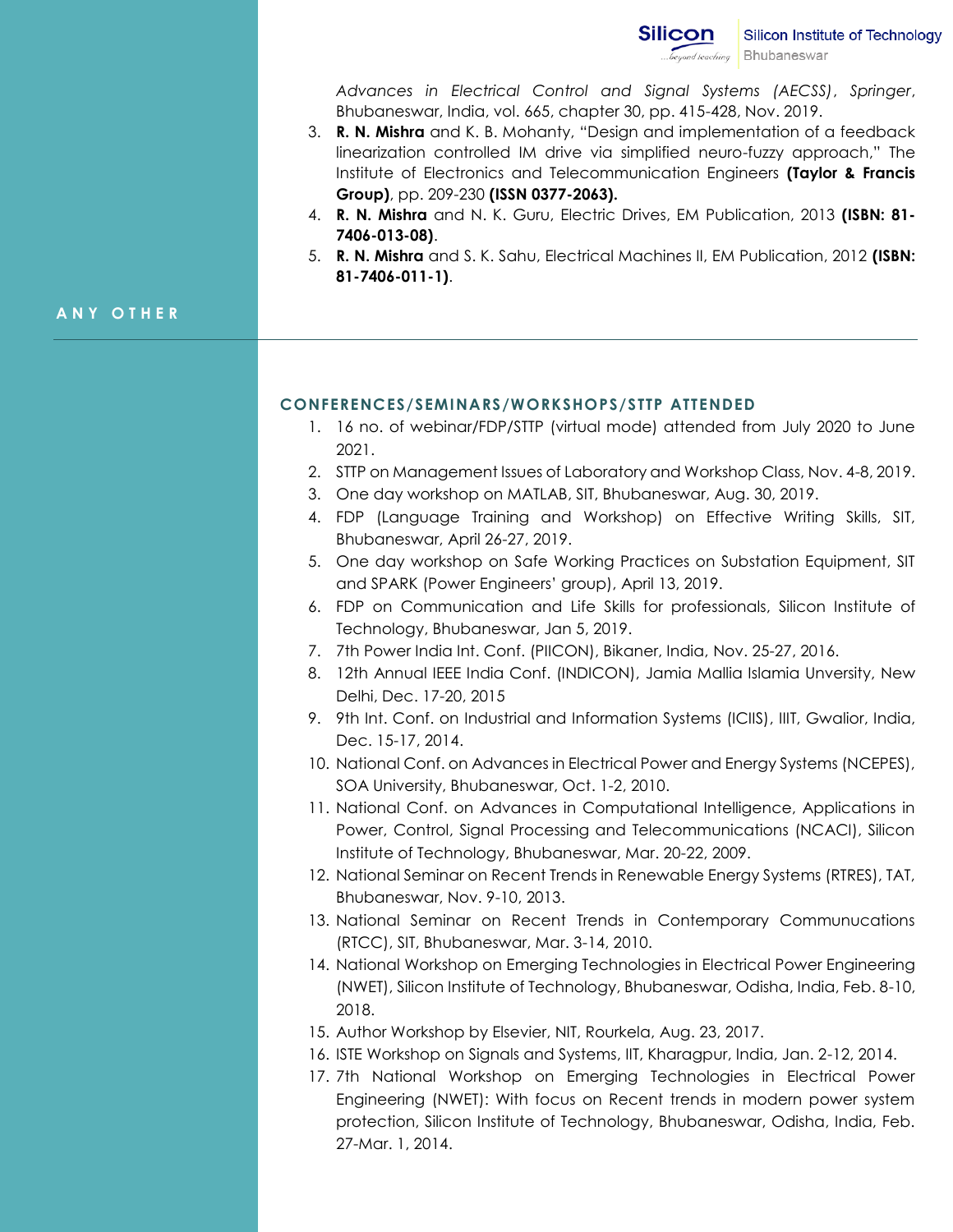- 18. National Workshop on Emerging Technologies in Electrical Power Engineering (NWET): With focus on Modern Grid Management : Issues in Transmission, Distribution & Industrial Systems, SIT, Bhubaneswar, Odisha, India, Feb. 1-3, 2013.
- 19. National Workshop on Engineering and Science Innovation and summit by National Instruments, Bhubaneswar, Nov. 26, 2013.
- 20. National Workshop on Swarm Intelligence: Theory and Applications, IIT, Bhubaneswar, Odisha, India, May 25-27, 2012.
- 21. National Workshop on Numerical Optimization & its Engineering Applications (WNOEA), SIT, Bhubaneswar, Odisha, India, July 7-10, 2011.
- 22. National Workshop on Emerging Technologies in Electrical Power Engineering (NWET): With focus on Energy Conservation, SIT, Bhubaneswar, Odisha, India, Jan. 21-23, 2011.
- 23. National Workshop on Emerging Technologies in Electrical Power Engineering (NWET, SIT, Bhubaneswar, Odisha, India, Jan. 15-17, 2010.
- 24. TEQIP Sponsored STTP on Grid Integration of Energy Sources and Power Quality, NIT, Rourkela, Oct. 1-3, 2016.
- 25. Short Term Course on Recent Trends in Power Electronics, Drives and Power Quality, NIT, Rourkela, June 23-27, 2014.
- 26. Refresher Course on Power Electronics, Drives and Power Quality Issues, NIT, Rourkela, Dec. 23-27, 2013.
- 27. ISTE-SRM FDP on Advanced Control System Engineering, REC, Bhubaneswar, June 17-22, 2013.
- 28. STTP on Experiments on Power Electronics, NITTR, Kolkata (by MHRD), Feb. 6-10, 2012.
- 29. MHRD-AICTE FDP on LabVIEW & APPLICATIONS, NIT, Calicut, Kerla, India, June 13-19, 2010.

## **REVIEWER FOR PAPERS**

#### **Journals :**

- 1. Model Predictive Control Approach to Reduce Torque Ripple and Current Harmonics in a Standalone DFIG-DC System, ISA Transaction (Elsevier), Apr., 2022
- 2. Online Tuning Weighting Factor based on P Controller for Predictive Torque Control, ISA Transaction (Elsevier), Feb., 2022.
- 3. Direct Torque Control of Non-salient Pole AFPMSMs with SVPWM Inverter, International Transactions on Electrical Energy Systems (Wiley), Aug., 2021.
- 4. Sinusoidal-Exponential Torque Sharing Function based Torque Ripple Minimization by DFPID in Switched Reluctance Motor, Electric Power Componts and Systems (EPCS) (Taylor and Fransis), May 2021.
- 5. Bat-optimized fuzzy controller with fractional order adaptive super-twisting sliding mode control for fuel cell/battery hybrid power system considering fuel cell degradation, Journal of Renewable and Sustainable Energy (AIP), April 2021.
- 6. Bat-optimized fuzzy controller with fractional order adaptive super-twisting sliding mode control for fuel cell/battery hybrid power system considering fuel cell degradation, Journal of Renewable and Sustainable Energy (AIP), April 2021.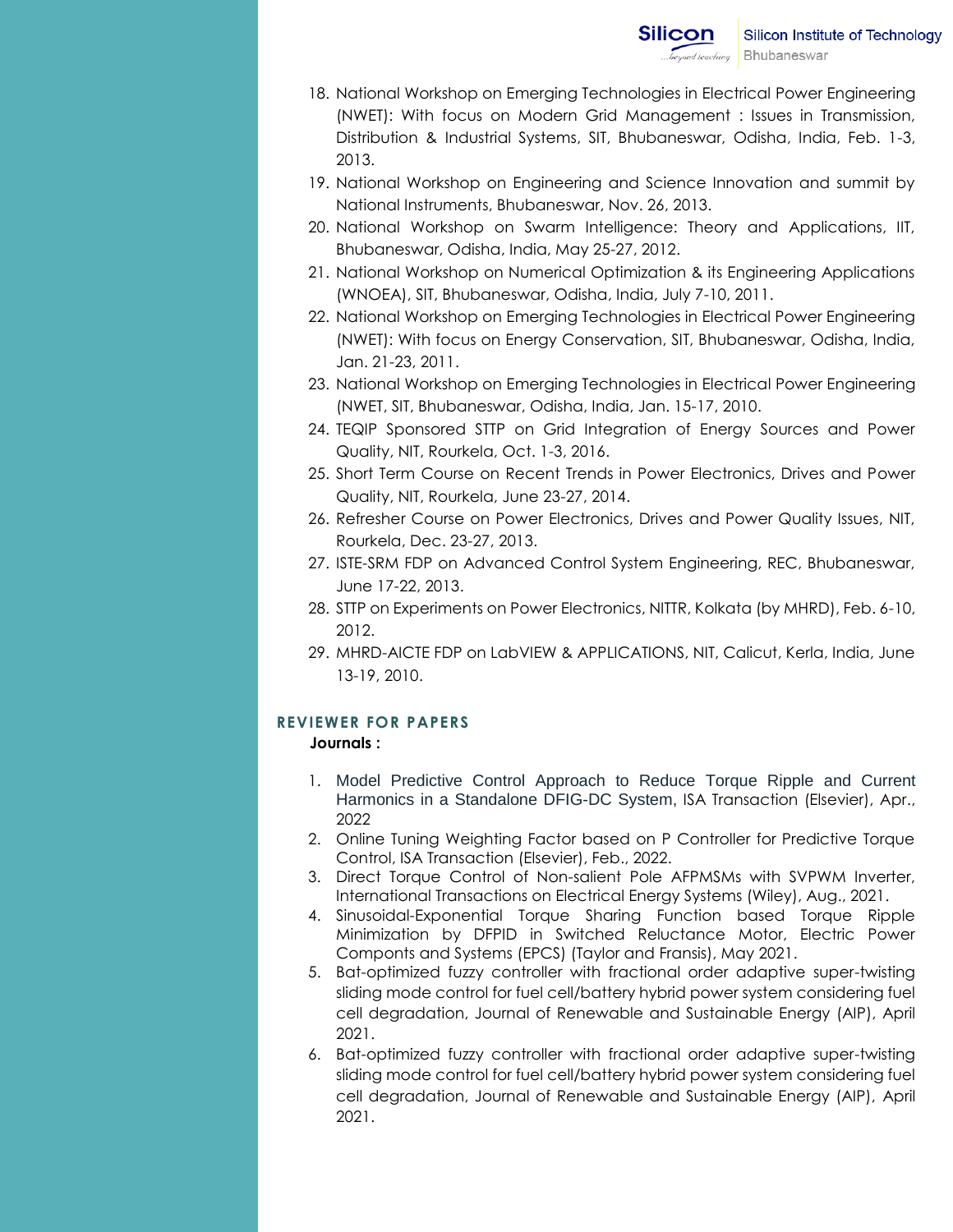- 7. Optimal Siting of Solar Based Distributed Generation (DG) in Distribution System for Constant Power Load Model, International Journal of Emerging Electrical Power Systems (IJEEPS), April 2021.
- 8. Three-State Switching Cell Boost Converter Using H-inf Controller, International Journal of Emerging Electrical Power Systems (IJEEPS), April 2021.
- 9. Characteristics Analysis of Symmetric Dual Switch Converter Considering Non-Ideal Device Models, IEEE Transaction on Power Electronics, Oct., 2020.
- 10. Design of robust battery charge controller using SPV system through ZOIC MPPT scheme, ISA Transaction (Elsevier), Aug., 2020.
- 11. Application of NFCF for optimal power flow management of MG-connected system with energy storage, International Journal of Numerical Modelling: Electronic Networks, Devices and Fields (Wiley), June, 2020.
- 12. Higher-Order Terminal Sliding Mode Controller for Fault Accommodation of Lipschitz Second-Order Nonlinear Systems using Fuzzy Neural Network, Engineering Applications of Artificial Intelligence (Elsevier), June, 2020.
- 13. Virtual model control for quadruped robots, ISA Transaction (Elsevier), May, 2020.
- 14. Disturbance Rejection Control for PMSM Using Integral Sliding Mode Based Composite Nonlinear Feedback Control with Load Observer, ISA Transaction (Elsevier), Oct., 2019.
- 15. Hybrid Torque Sharing Function-based Torque Ripple Minimization by DFPID in Switched Reluctance Motor, International Transactions on Electrical Energy Systems (Wiley), Oct., 2019.
- 16. An Effective Speed Controller and GPRS Based Data Acquisition System Design for DC Motors, Review of Scientific Instruments (AIP), July, 2019.
- 17. Fault-Tolerant Control of a Non-Salient Pole PMSG Driven by a Wind Turbine and Subject to Sensor Faults, ISA Transaction (Elsevier), Aug., 2019.
- 18. Disturbance Rejection Control for PMSM Using Integral Sliding Mode Based Composite Nonlinear Feedback Control with Load Observer, ISA Transaction (Elsevier), June, 2019.
- 19. Trajectory Tracking Controller for Unmanned Helicopter Under Environmental Disturbances. ISA Transaction (Elsevier), Jan., 2019.
- 20. Adaptive tracking control of an unmanned aerial system based on a dynamic neural-fuzzy disturbance estimator, ISA Transaction (Elsevier), Dec., 2018.
- 21. Exact Feedback Linearization-Based Nonlinear Direct Torque Control of IPMSM with Torque and Flux Ripple Reduction, IEEE Transaction on Power Electronics, Nov., 2018.
- 22. New delay-dependent stability criteria and dynamic output feedback control for nonlinear T-S fuzzy systems with time-varying delays and unmatched disturbances, ISA Transaction (Elsevier), May, 2018.
- 23. Indirect Adaptive Fuzzy Fault-Tolerant Tracking Control for MIMO Nonlinear Systems with Actuator and Sensor Failures, ISA Transaction (Elsevier), Mar., 2018.
- 24. Disturbance-observer-based fast terminal sliding mode control of underactuated systems: an experimental validation, ISA Transaction (Elsevier), Aug., 2017.
- 25. Research on Advanced Robust Control for Speed System of Switched Reluctance Motor, Journal of Renewable and Sustainable Energy (American Institute of Physics), Oct., 2017.
- 26. Wind turbine pitch angle control for above rated wind speed using Fuzzy Logic and Model Predictive Control, International Journal of Power Electronics (Inder Science), July, 2017.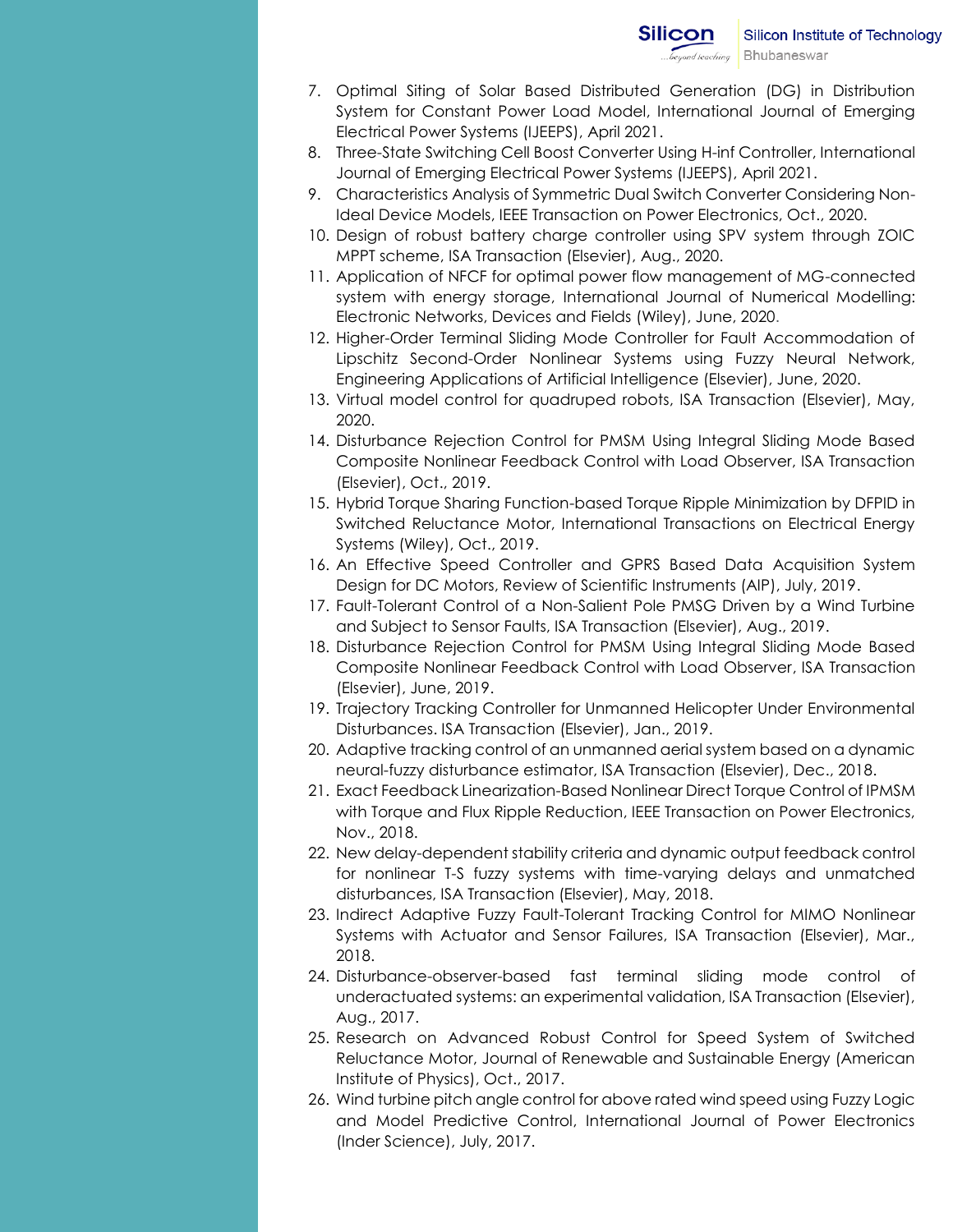- 27. Sensorless Direct Torque Control of PMSM Drive, International Journal of Modelling and Simulation (Taylor & Fransis), Dec. 2017.
- 28. Application of Adaptive Wavelet Network to Fuzzy Sliding Mode Control of Isolated Microgrids with Low-Inertia Wind/PV Units, ISA Transaction (Elsevier), Sep., 2016.
- 29. Robust adaptive control of coaxial octorotor UAV using interval type-2 fuzzy logic systems subject to actuator faults, ISA Transaction (Elsevier), May, 2016.
- 30. Active Fault Tolerant Control Based on Interval Type-2 Fuzzy Sliding Mode Controller and Non Linear Adaptive Observer for 3-DOF Laboratory Helicopter, ISA Transaction (Elsevier), Apr., 2016.
- 31. Almost Strict Passivity Based Robust Simple Adaptive Control with Parallel Feedforward Configuration of the OS4 Quadrotor under Realistic Environment, ISA Transaction (Elsevier), Apr., 2016.

#### **Conferences :**

- 1. Reviewed 4 papers for IEEE India Council Sectional conference (INDISCON 2022), Apr. 2022.
- 2. OITS International Conference on Information Technology) (OCIT-2021), Oct. 2021.
- 3. Power System Fault Detection Using Image Processing And Pattern Recognition, IEEE 2nd International Conf. on Applied Electromagnetics, Signal Processing & Communication (AESPC), Oct. 2021.
- 4. Analysis of Frequency Regulation for a Hydro-Thermal System with ALFC-DR Mode, IEEE International Conference on Power Electronics and Energy (ICPEE-2021), Aug. 2020.
- 5. Implementation of Hybrid STATCOM System for Power System Performance Enhancement, IEEE International Conference on Power Electronics and Energy (ICPEE-2021), Aug. 2020.
- 6. Power System fault Classification with imbalanced learning for distribution systems, IEEE International Conference on Power Electronics and Energy (ICPEE-2021), Nov. 2020.
- 7. Parameter Estimation of Power Transformer in Presence of Bad Measurement Data, IEEE International Conference on Power Electronics and Energy (ICPEE-2021), Nov. 2020.
- 8. Modeling and Simulation of Cuk Converter operating in CCM, IEEE International Conference on Power Electronics and Energy (ICPEE-2021), Nov. 2020.
- 9. Frequency Control of PV and Fuel Cell Microgrid System, IEEE International Conference on Power Electronics and Energy (ICPEE-2021), Nov. 2020.
- 10. Fifteen level Inverter with Reduced Harmonic Distortion using Phase Disposition-PWM Technique, IEEE International Conference on Power Electronics and Energy (ICPEE-2021), Nov. 2020.
- 11. Tuning of Power System Stabilizer Parameters by Using Binary Particle Swarm Optimization in a Multi-machine Power System, IEEE International Conference on Power Electronics and Energy (ICPEE-2021), Nov. 2020.
- 12. Prediction of Photovoltaic Power using Online-Sequential ELM technique, a Comparative Study, IEEE International Conference on Power Electronics and Energy (ICPEE-2021), Nov. 2020.
- 13. Load Frequency Controller Design using DOF-PID Controller Optimized by Adaptive SOS Algorithm, IEEE International Conference on Power Electronics and Energy (ICPEE-2021), Nov. 2020.
- 14. Performance analysis of Solar PV under Different Environmental Factors, IEEE International Women in Engineering Conference on Electrical and Computer (WIECONECE-2020), Dec. 2020.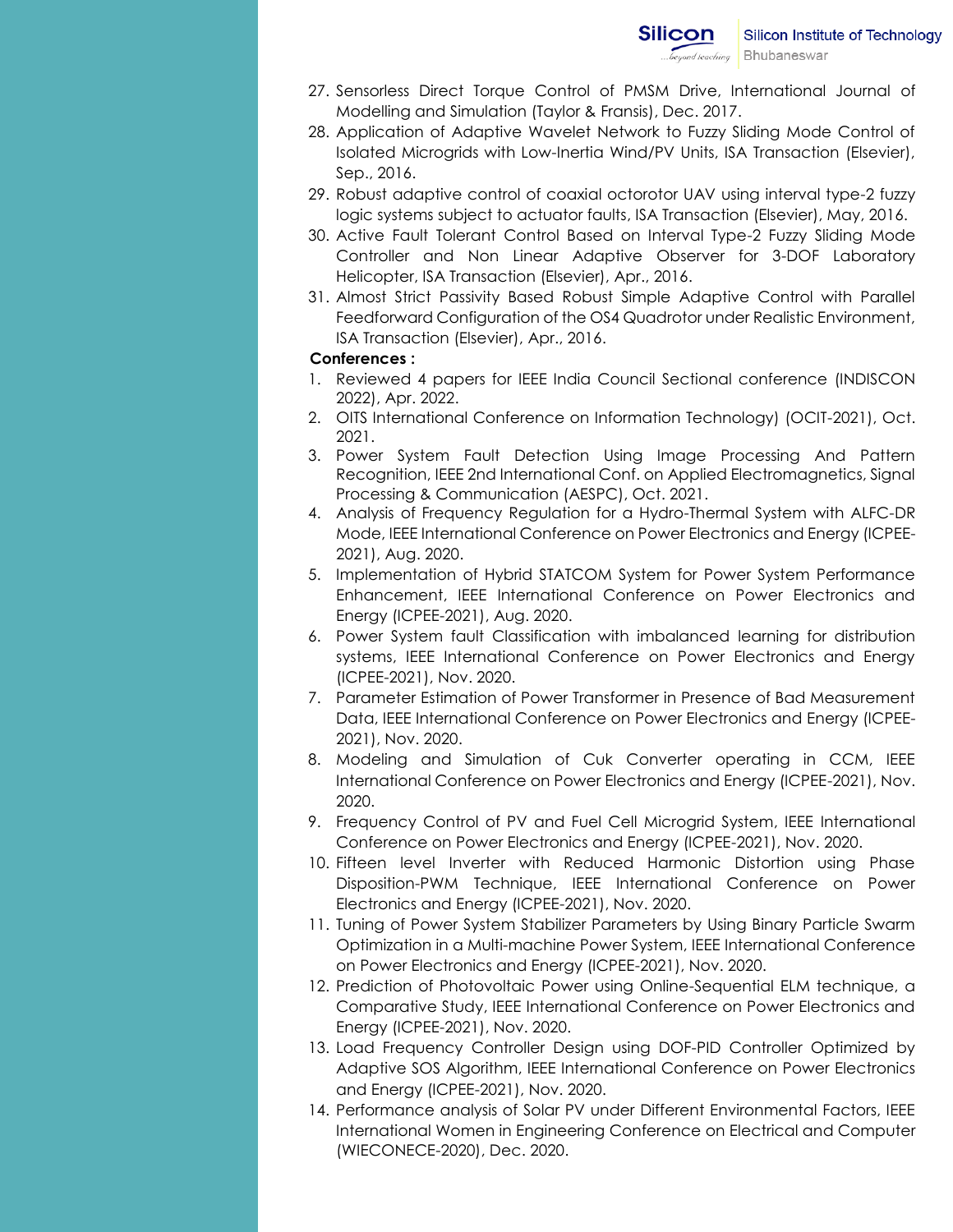### **CONTINUING EDUCATION**

- 1. Organizer of half-day awareness session on Energy Conservation, ISO 50001:2018EnMS by EEE dep. SIT, Bhubaneswar in association with Petrolium Conservation Research Association (PCRA) and IEEE, Student Branch, SIT, BBSR.
- 2. Convener of the STTP on Recend Trends in Electric Vehicle Technologies (RTEVT-2022), 15th-17th March 2022 by EEE department, Silicon Institute of Technology, Bhubaneswar with technical sponsorship from IEEE Bhubaneswar Sub section, PES and IES chapter.
- 3. Member of the Sponsoring committee of The 3rd annual India Council International Sub-sectional Conference INDISCON 2022 by IEEE Bhubaneswar Sub-Section under IEEE Kolkata section. (conf. date 15-17 Jul. 2022, Bhubaneswar)
- 4. Organizer (conference Treasurer) of 2022 1st IEEE International Conference on Industrial Electronics: Developments & Applications (ICIDeA 2022) by IEEE Industrial Electronics Society, joint chapter Bhubaneswar SubSection and Kolkata Section. (only approved, conf. date 15-16 Oct.2022, Bhubaneswar)
- 5. Chief Coordinator for the 12th National Workshop on Emerging Technologies (NWET-2020) in Electrical Power Engineering with focus on 'Power with Quality, Reliability, Safety and Security (PQRS)', 27th-29th Feb. 2020 with technical sponsorship from IEEE Bhubaneswar Sub section and PES chapter.
- 6. Chief Coordinator for the 11th National Workshop on Emerging Technologies (NWET) in Electrical Power Engineering with focus on 'Smart Energy Management and Protection System', 31st Jan.-2nd Feb., 2019 with technical sponsorship from IEEE Bhubaneswar Sub section and PES chapter.
- 7. Organising committee member for the National Workshop on Emerging Technologies (NWET) in Electrical Power Engineering, 2009-2014.
- 8. Course Co-ordinator for the Short-Term Training Course on 'Simulation techniques Using PSIM and PSCAD software' 22-6-2011 to 27-6-2011.
- 9. Organising committee member for the National Conference on Advance Computational Intelligence-2009, 20-22nd March 2009.
- 10. Organising committee member for the National Seminar on Electrical Power System, 26th-28th Sept. 2008.

## **RESEARCH SCHOLARS**

#### **Ph. D. Students**

- 1. Ipsita Pahi, NIT Rourkela (Co-supervisor) (Ongoing) Dissertation: Renewable energy application to power electronics and drives.
- 2. Debendra Dehury, Silicon Institute of Technology, Bhubaneswar (Supervisor) (Ongoing)

#### **M. tech. Students**

- 1. Debendra Dehury, Silicon Institute of Technology, Bhubaneswar (Supervisor) Thesis title : Power quality improvement by shunt active power filter using different control strategies. (completed on 2021)
- 2. Sachin Das, Silicon Institute of Technology, Bhubaneswar (Supervisor) Thesis title: Analysis of multilevel inverter fed induction motor drive. (Completed on 2012)